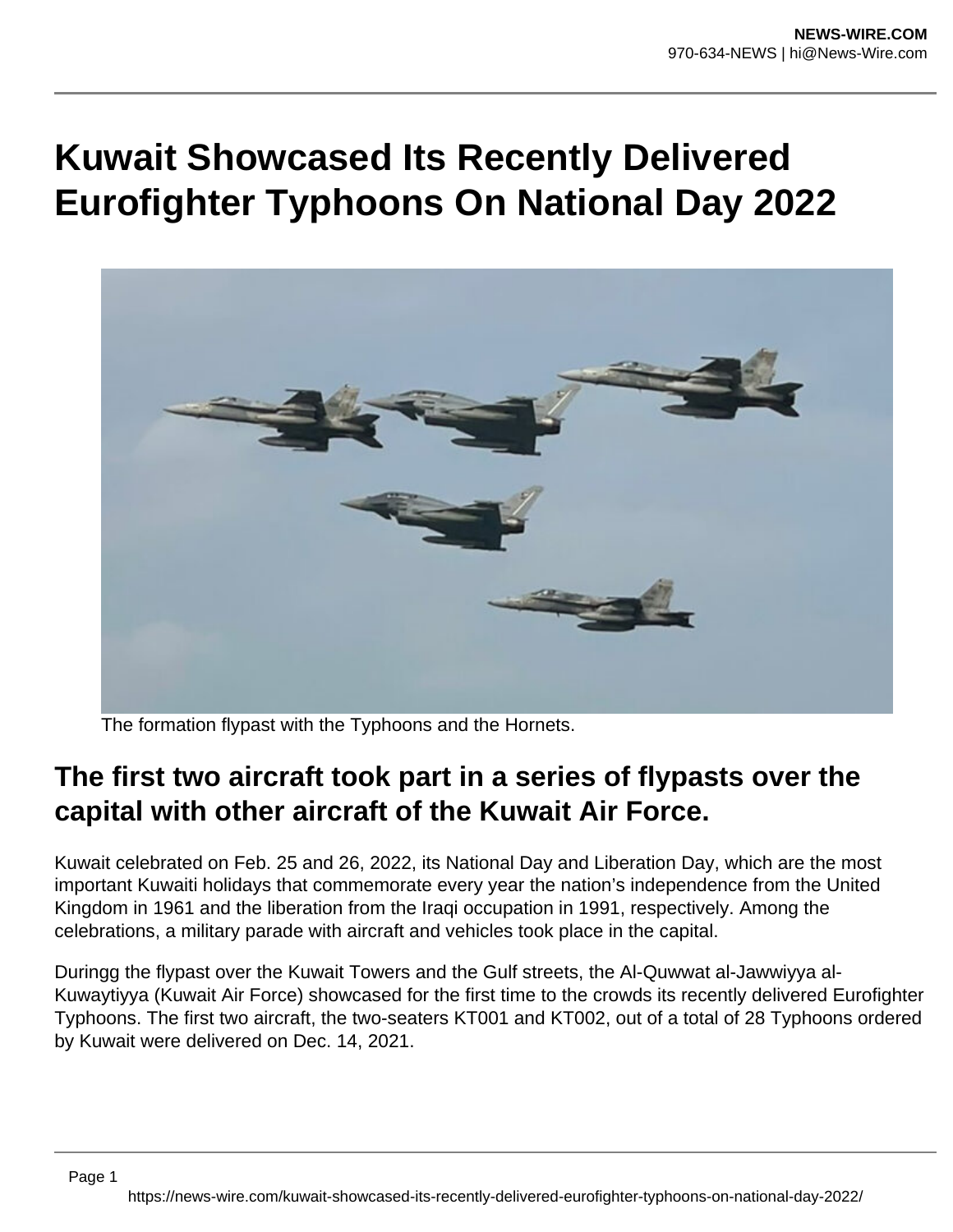As shown by photos and videos, the two Typhoons performed several flypasts over the city, first in formation with three F/A-18 Hornets fighter jets and later with a KC-130J tanker, before completing the parade with some solo flybys at low altitude. As you may recall, we also posted on our social medias pages some pretty cool videos of the flypast recorded from inside the Typhoons' cockpit.

Take a seat in a Kuwait Air Force Eurofighter Typhoon taking part in the celebrations for Kuwait National Day. For some background about the Kuwait Air Force Typhoons ?? read here: https://t.co/1MyXwh50it pic.twitter.com/6AvgSPJq0d

— The Aviationist (@TheAviationist) February 25, 2022

Kuwait Air Force Eurofighter Typhoons and F/A-18C Hornets flying together for Kuwait ?? National Day. Love the paint scheme on the Legacy Hornets! pic.twitter.com/OrG48FlfFN

— The Aviationist (@TheAviationist) February 25, 2022

The first two Eurofighter Typhoon jets destined to Kuwait made their first flight at Leonardo's Caselle plant near Turin, northwestern Italy, on Oct. 15, 2021. Back then, the aircraft already sported the flag of Kuwait, the Kuwaiti Air Force insignia and a medium grey paint scheme that, under certain lighting conditions, seems quite similar to the one of the German Air Force Typhoons.

Kuwait is set to receive 28 Typhoons: 22 single-seater and 6 twin-seats. The Typhoons will be equipped with the first variant of the Captor E AESA radar, the ECRS Mk 0, together with P3Eb (Phase 3) Enhancements Package b) multi-role features and the Sniper Advanced Targeting Pod, in what is considered the most advanced Typhoon ever produced. This specific configuration was developed and tested in Italy using the Typhoon ISPA 6 (Instrumented Series Production Aircraft).

The formation flypast with the Typhoons and the KC-130 as seen from the cockpit and from the ground.

The contract for the 28, worth around 8 billion euros (9B USD) in total, aircraft was inked in April 2016 after a first MoU had been signed in September 2015. Kuwait is the eight Eurofighter operator, after Austria, Italy, Germany, Spain, Oman, Saudi Arabia and the UK. Deliveries were initially set to be completed in 2023 but right now it's not clear whether the plan is still the initial one.

After the delivery of the first two jets last year, Kuwait referred two senior army officers over suspected corruption related to the contract. At that time Leonardo said it was not the subject of a judicial investigation into the Kuwait Eurofighter programme, with a source from the company stating to Reuters that two jets to Kuwait around mid-March in a sign that contract is progressing according to plans.

Page 2